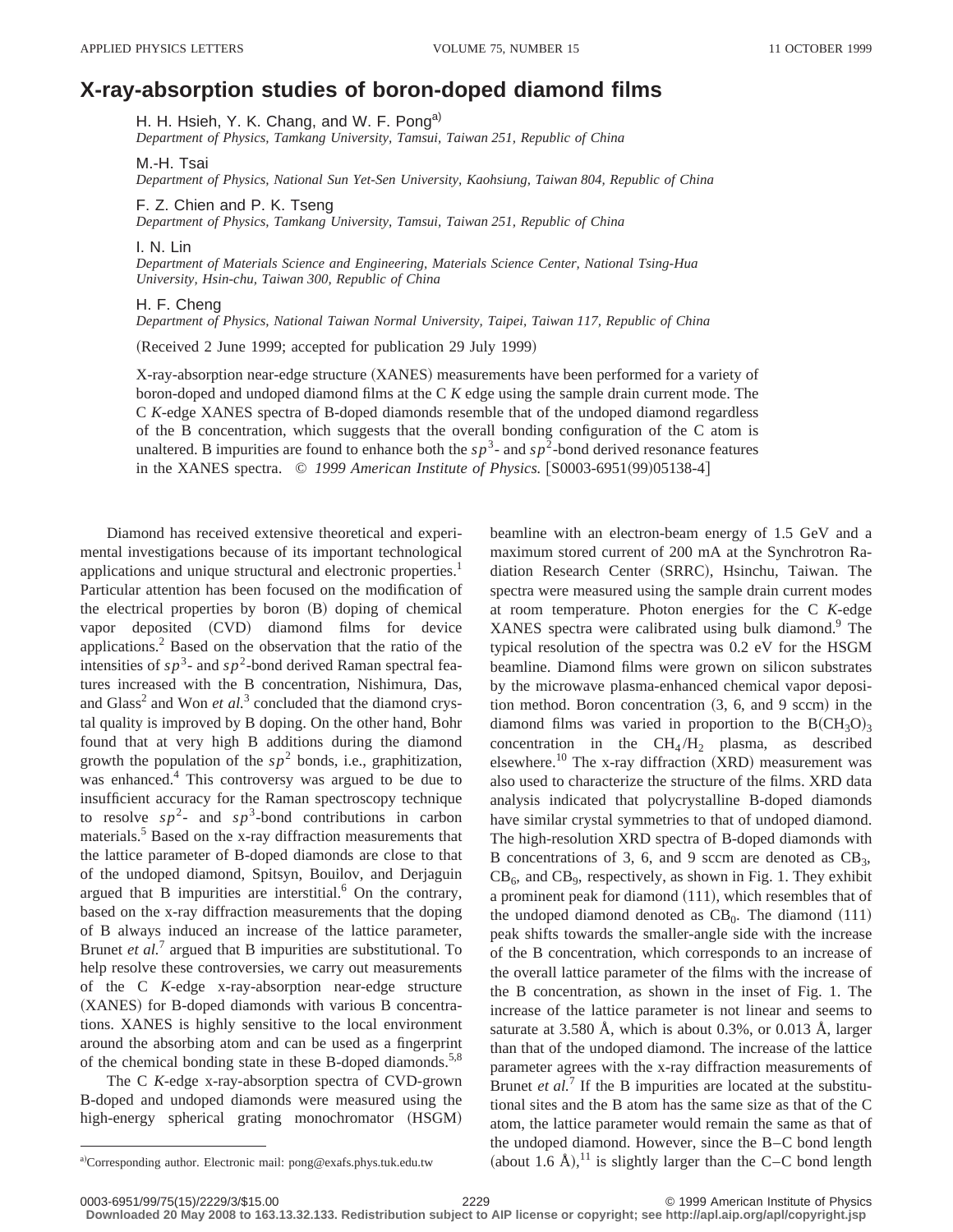

 $C$  K-edge  $CB<sub>9</sub>$  $CB<sub>6</sub>$ CB,  $CB<sub>0</sub>$ 

 $C$  K-edge

 $B_4C$ 

 $\frac{1}{205}$ 

340

320

FIG. 1. Representative x-ray diffraction spectra of B-doped and undoped diamonds. The inset is the lattice parameter vs B concentration in B-doped and undoped diamonds.

(about 1.5 Å),<sup>11</sup> substitutional B impurities can cause the increase of the lattice parameter in B-doped diamonds. On the other hand, interstitial B impurities can push apart neighboring host atoms and can also cause an increase of the lattice parameter. Thus, the lattice-parameter measurement is not useful for determining whether B impurities are interstitial or substitutional. The increase of the lattice parameter may also be contributed by B-impurity induced graphitization because graphite has a density,  $2.30-2.72$  g/cm<sup>3</sup>, smaller than that of diamond,  $3.51$  g/cm<sup>3</sup>.

Figure 2 displays the C *K*-edge XANES spectra of B-doped and undoped diamonds for comparison. The spectra were normalized using the incident beam intensity  $I_0$  and keeping the area under the spectra in the energy range between 314 and 335 eV fixed. For x-ray energies in the XANES region, the excited photoelectron undergoes a transition from a core level to an unoccupied final state determined by the dipole-transition selection rule. According to Fig. 2, the spectra reflect transitions from the carbon 1*s* core level to *p*-like final states in the unoccupied states above the Fermi level. The spectra of B-doped and undoped diamonds clearly display sharp features which closely resemble that reported in earlier works for diamond.<sup>9,12</sup> The XANES energy range for diamond generally can be divided into two regions characterized by specific features. One is the spike of the C 1*s* core exciton resonance at approximately 289.2 eV. Another is a relatively broad  $\sigma^*$  feature in the energy range between about 290 and 302 eV for the  $sp^3$ -bonded carbon. The relatively small peak at  $\sim$ 285 eV can be attributed to the graphite-like  $\pi^*$  state of  $sp^2$ -bonded carbon, as indicated in

FIG. 2. Normalized C *K*-edge absorption spectra of B-doped and undoped diamonds. The inset shows the normalized C *K*-edge absorption spectra of  $B_4C$  (from Ref. 15).

300

**Photon Energy (eV)** 

280

260

Normalized Absorption (arb. units)

Fig.  $2^{13,14}$  The spectral line shapes in the C K-edge XANES spectrum of B<sub>4</sub>C is very different from those of B-doped and Downloaded 20 May 2008 to 163.13.32.133. Redistribution subject to AlP license or copyright; see spectra of these B-doped and undoped diamonds appear to be nearly identical regardless of the different B content, which indicates that the doping of B atoms in diamond does not significantly alter the overall local environment of the C atom. This property suggests that the B impurities are substitutional not interstitial for the following reasons. When the B impurity is located at the substitutional site, the perturbation to the host periodic potential is the difference potential between the atomic potentials of the B atom and the host atom substituted by it. The difference potential is small, so that the band structure approximately remains the same except the addition of an impurity level. If B is a shallow acceptor, the impurity level lies slightly above the valenceband maximum, which is about 5.4 eV below the conduction-band minimum. The acceptor-impurity level is occupied at room temperature and is not detectable by XANES. On the other hand, if the B impurity is located at the interstitial site, the perturbation to the host periodic potential is the total B atomic potential. The atomic potential is large and will change greatly the electronic structure and bonding configuration of neighboring host atoms, especially when the B–C bond strength is comparable with that of the  $C-C$  bond (diatomic bond strengths of B–C and  $C-C$  bonds are 4.64 and 6.29 eV,<sup>11</sup> respectively). Thus, the measured XANES spectrum should be altered significantly by interstitial B impurities unless the B concentration is too small to be detected. The inset of Fig. 2 displays the C *K*-edge XANES spectrum of  $B_4C$ . This spectrum is contributed to by the carbon atoms associated with the C–B–C linear chains in the icosahedra.15 The conduction band shown in the C *K*-edge